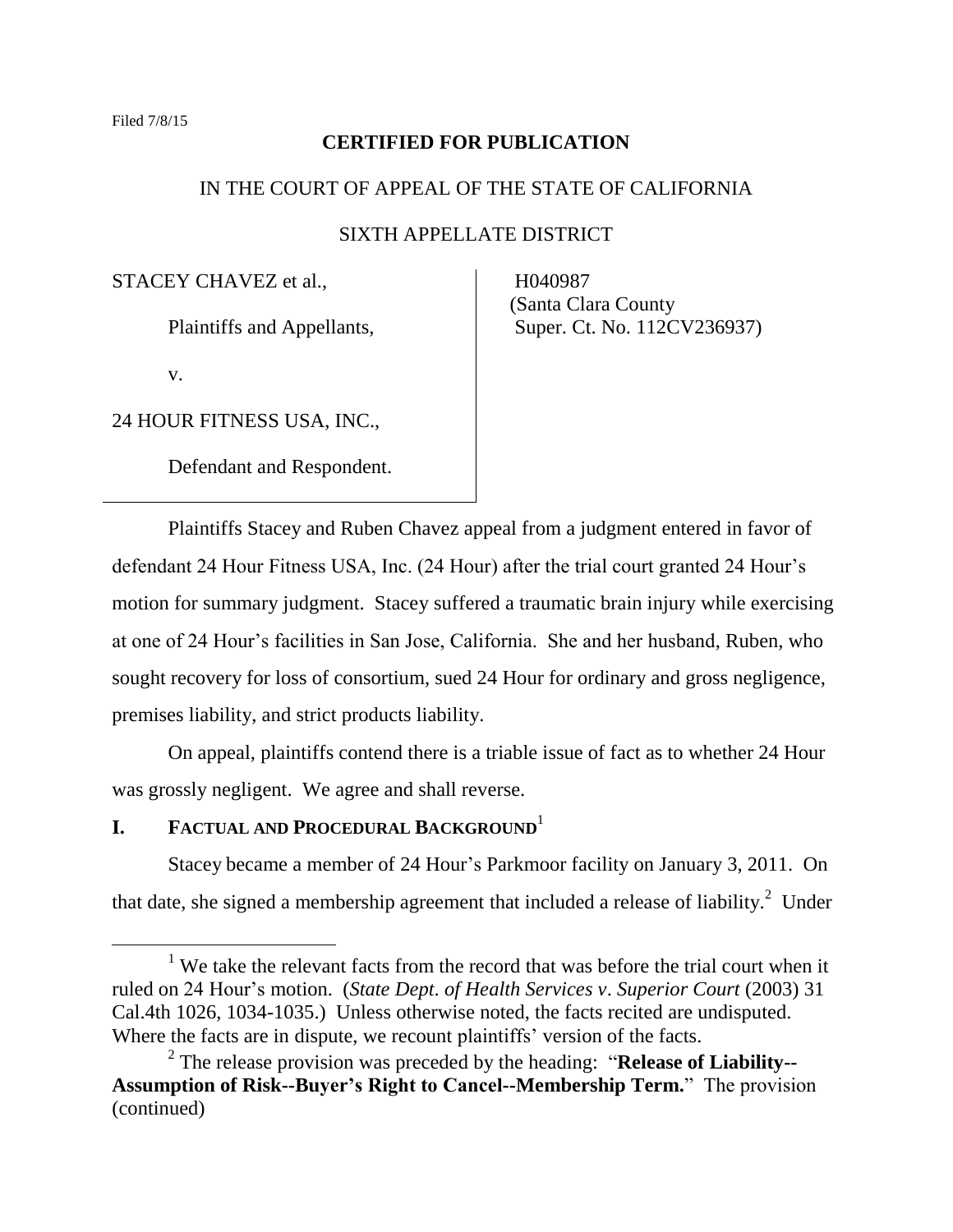the release provision, Stacey agreed, among other things, that 24 Hour would not be liable for any injury she suffered as a result of from 24 Hour's negligence

Stacey was injured on February 28, 2011, when the back panel of a "FreeMotion" cable crossover machine ("cross-trainer") struck her in the head at the 24 Hour's Parkmoor facility. As a result of the traumatic brain injury she sustained, Stacey experiences lapses of consciousness, severe headaches, photophobia, poor memory, stuttering, dizziness, nausea, changes in her ability to taste, decreased appetite, and personality changes that have interfered with her work, marriage, and other relationships. Plaintiffs filed a complaint against 24 Hour alleging claims for ordinary and gross negligence, premises liability, and strict products liability on November 30, 2012.

stated (bold and underscoring in original): "Using the 24 Hour Fitness USA, Inc. (24 Hour) facilities involves the risk of injury to you or your guest, whether you or someone else causes it. Specific risks vary from one activity to another and the risks range from minor injuries to major injuries, such as catastrophic injuries including death. **In consideration of your participation in the activities offered by 24 Hour, you understand and voluntarily accept this risk and agree that 24 Hour, its officers, directors, employees, volunteers, agents and independent contractors will not be liable for any injury, including, without limitation, personal, bodily, or mental injury, economic loss or any damage to you, your spouse, guests, unborn child, or relatives resulting from any negligence of 24 Hour or anyone on 24 Hour's behalf or anyone using the facilities whether related to exercise or not**. You agree to indemnify, defend and hold 24 Hour harmless against any liability, damages, defense costs, including attorney fees, or from any other costs incurred in connection with claims for bodily injury, wrongful death or property damage caused by your negligence or other wrongful acts or omissions. You further agree to hold harmless, defend and indemnify 24 Hour from all liability, damages, defense costs, including attorneys fees, or from any other costs incurred in connection with claims for bodily injury, wrongful death or property damage brought by you, your guests, or minors, even if 24 Hour was negligent. Further, you understand and acknowledge that 24 Hour does not manufacture fitness or other equipment at its facilities, but purchases and/or leases equipment. You understand that 24 Hour is providing recreational services and may not be held liable for defective products. By signing below, you acknowledge and agree that you have read the foregoing and know of the nature of the activities at 24 Hour and you agree to all the terms on pages 1 through 4 of this agreement and acknowledge that you have received a copy of it and the membership policies."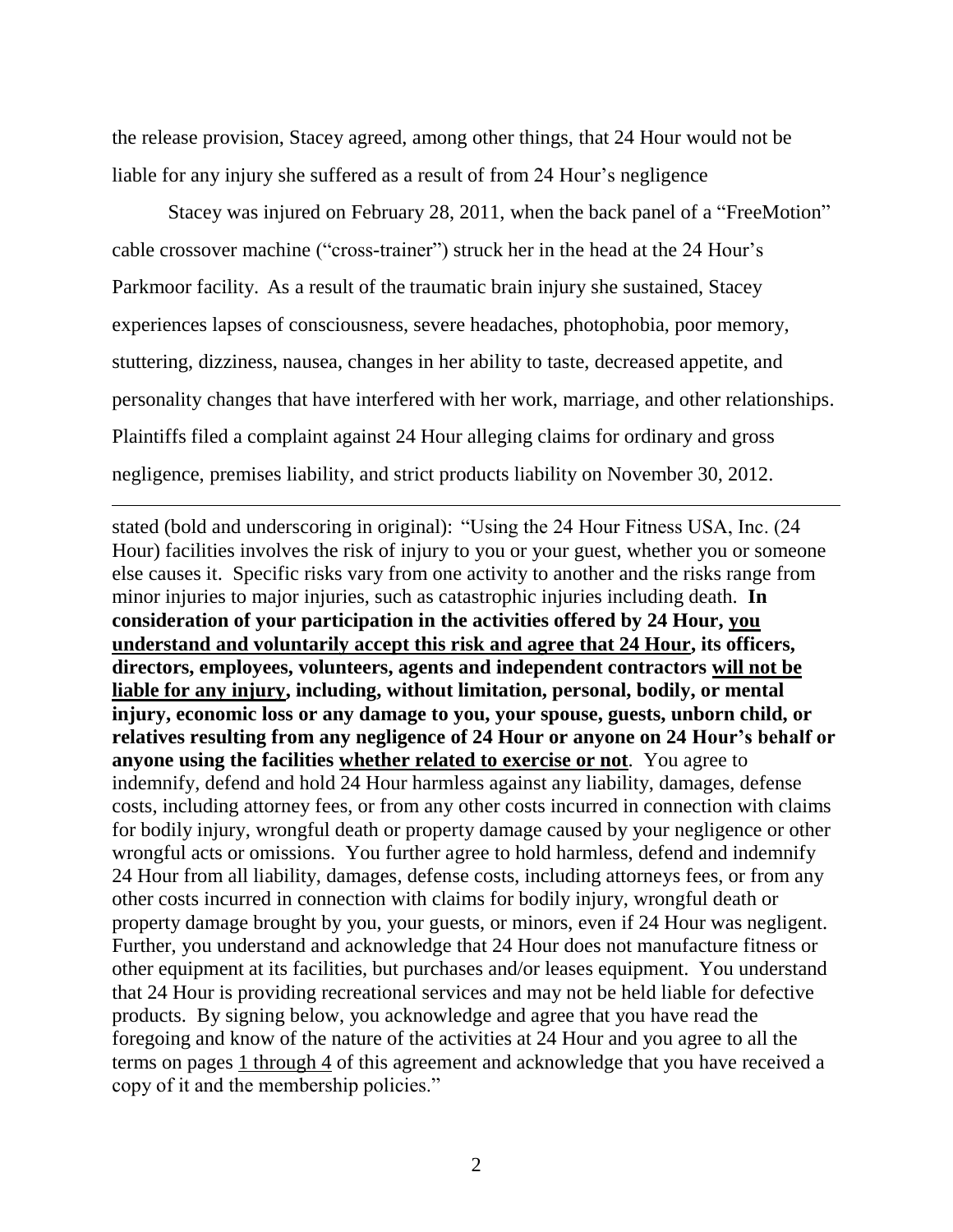On October 25, 2013, 24 Hour moved for summary judgment. It argued that the written release of liability in the membership agreement was a complete defense to plaintiffs' claims for negligence and premises liability. As to the products liability claim, 24 Hour argued it was not subject to liability because it was a service provider and not in the chain of distribution. Finally, 24 Hour maintained plaintiffs could not show "extreme departure from the ordinary standard" of "care or failure to exercise scant care," as required to state a gross negligence claim because 24 Hour "employed a technician to routinely inspect and perform preventative maintenance on the equipment."

In support of its motion for summary judgment, 24 Hour submitted the declaration of John Reb, the area manager of facilities responsible for overseeing equipment maintenance for 24 Hour facilities in Northern California, including the Parkmoor 24 Hour. Reb declared that 24 Hour employs a facilities technician at each club who is responsible for maintenance, inspection, and repair of exercise equipment. The facilities technician is tasked with performing monthly preventative maintenance on each piece of exercise equipment. In doing so, the facilities technician is to "follow<sup>[]</sup> and complete<sup>[]"</sup> the preventative maintenance chart provided to them. A copy of the February 2011 preventative maintenance chart for the Parkmoor facility was attached to Reb's declaration. According to Reb, that chart showed the facilities technician "would have been responsible for performeing [*sic*] preventative maintenance" on the cross-trainer during the week of February 7, 2011, which would have involved removing the back panel. The cross-trainer is among the pieces of equipment listed on the February 2011 preventative maintenance chart for the week of February 7, 2011.

Reb further declared that the facilities technician also is responsible for repairing equipment as needed. A maintenance log of such repairs is stored in a computer program called "Accruent." A printout of the Accruent maintenance log for the Parkmoor facility from August 2009 through April 2011 was attached to Reb's declaration. That printout showed six work orders for the cross-trainer. According to Reb, one of those work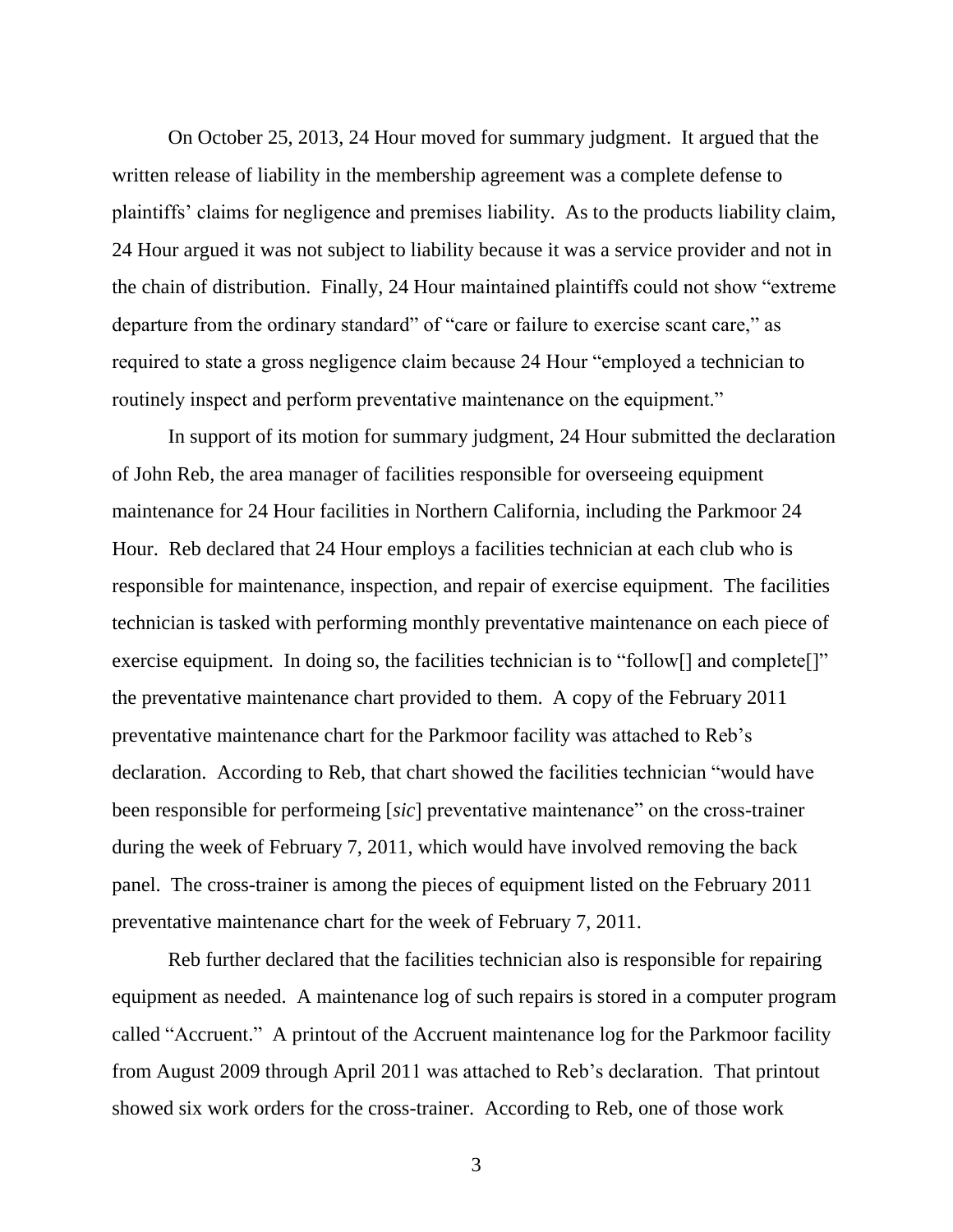orders, dated March 1, 2010, "would have likely required removal of the back panel of the equipment to perform the repair."

24 Hour also submitted the declaration of Gabriel Galan, who was the service manager of the Parkmoor facility in February 2011. Galan declared 24 Hour employs facilities technicians to inspect exercise equipment during daily walk-throughs and to perform monthly preventative maintenance. According to Galan, "facilities technicians are required to complete a Preventative Maintenance Chart, documenting the preventative maintenance performed on the equipment." Referencing the same February 2011 preventative maintenance chart for the Parkmoor facility that Reb discussed, Galan declared it showed the cross-trainer "underwent preventative maintenance the week of February 7, 2011."

On November 8, 2013, two weeks after 24 Hour moved for summary judgment, plaintiffs subpoenaed Mark Idio to appear for a deposition on December 23, 2013. 24 Hour had identified Idio in a May 2013 discovery response as the person responsible for equipment maintenance at the Parkmoor facility when Stacey was injured. After identifying Idio, 24 Hour represented it would produce him. However, in October 2013, plaintiffs learned 24 Hour could not locate Idio, now a former employee.

Plaintiffs opposed 24 Hour's motion for summary judgment and, in the alternative, sought a continuance under Code of Civil Procedure section 437c, subdivision  $(h)$ ,  $3$  on January 14, 2014. Plaintiffs argued that there was no evidence anyone actually performed preventative maintenance on the cross-trainer machine prior to the accident. They further maintained 24 Hour failed to exercise scant care by not performing maintenance on the cross-trainer as called for in the owner's manual and by allowing the machine to remain in service despite a missing bracket and missing magnetic strips designed to secure the back panel.

 $\overline{a}$ 

<sup>&</sup>lt;sup>3</sup> Unspecified statutory references are to the Code of Civil Procedure.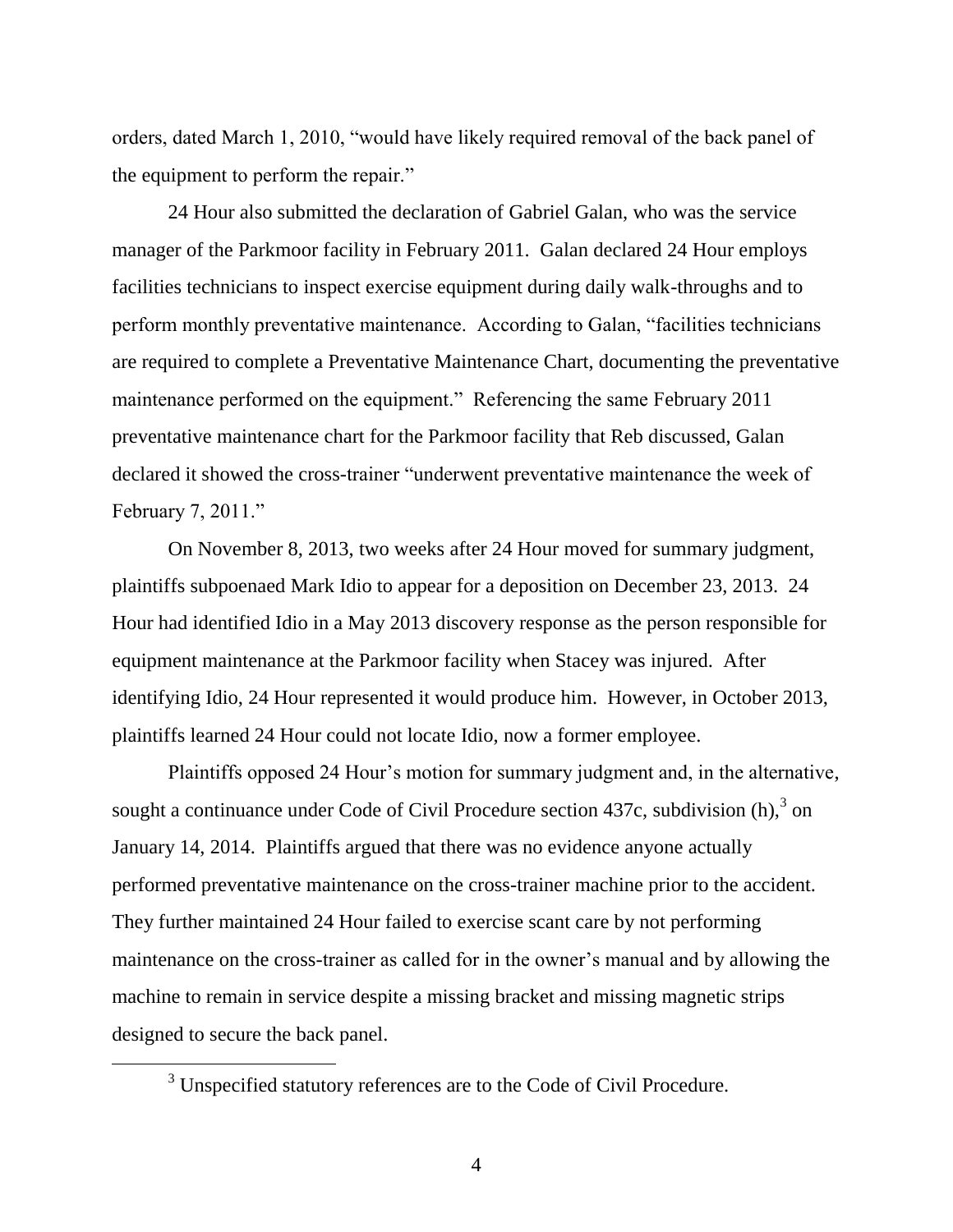Plaintiffs submitted a declaration from John Manning, a mechanical engineer specializing in engineering design of exercise equipment. Manning inspected the crosstrainer at issue on November 25, 2013. He stated that the back panel should be held in place by four metal brackets and magnetic strips. At the time of Manning's inspection, the upper right bracket and upper left magnetic strips were missing. The three remaining brackets were bent or worn and beginning to separate from the machine.

Plaintiffs also submitted the declaration of Ronald Labrum, a consultant and supplier specializing in physical conditioning equipment. Labrum opined that it is custom and practice in the fitness industry to perform preventative maintenance on all machinery in compliance with the applicable owner's manual. Labrum declared that the cross-trainer's owner's manual required that the rear access panel be removed weekly for maintenance. That opinion was based on the fact that the manual calls for the application of a decal inside the back panel that states "inspect all cables, straps, moving parts and fasteners weekly."

Finally, plaintiffs submitted the deposition testimony of two members of 24 Hour's Parkmoor facility, Jane Horner and Gregory Stevens, who witnessed Stacey's accident. Horner testified that "[t]here are generally a few [fitness machines] that are always out of repair." She recalled reporting to club staff that pads on an upper body machine were torn. Stevens testified that he had problems with machines at 24 Hour "[q]uite often." He reported issues to "the maintenance guy" who "would usually come right over and check it out." He had seen cables break on the weight machines while they were in use "and the weights come slamming down," but he had never seen a panel fall off a machine before.

In support of their opposition, plaintiffs also submitted the deposition testimony of Reb and Galan. In his deposition, Reb acknowledged that nothing on the February 2011 preventative maintenance chart for the Parkmoor facility indicates that someone actually performed the maintenance called for on the chart. According to Reb, all of the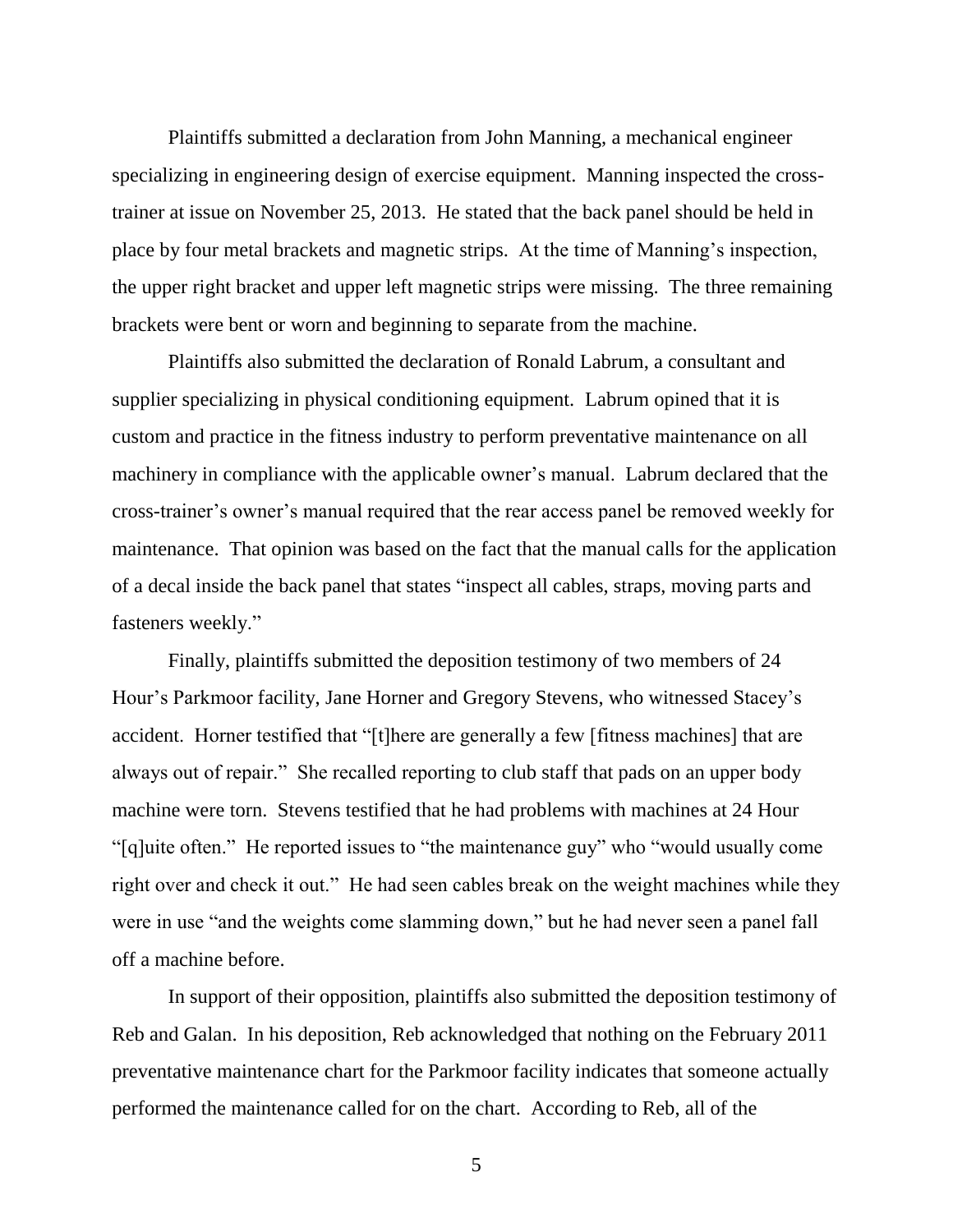preventative maintenance logs he reviewed for the Parkmoor facility--including the February 2011 preventative maintenance chart--were blank, meaning no dates were filled in showing when the preventative maintenance was performed. Reb said he "assum[es] that preventative maintenance [was] being done based on the fact that work orders" for the cross-trainer were generated in subsequent months. He further assumed preventative maintenance was being performed on the cross-trainer because it is a popular piece of equipment so "we would know" if something was wrong with it and "[w]ork orders would be generated to resolve any repairs associated with it." Reb stated that Idio was the facilities technician at the Parkmoor facility in February 2011; Idio was responsible for completing the preventative maintenance charts. Reb inspected the cross-trainer at issue at the Parkmoor facility on January 2, 2014. At that time, the top right bracket for the back panel was missing and the panel was held in place with screws, which were inserted after Stacey's accident.

Galan testified in his deposition that Idio was the facilities technician at the Parkmoor facility at the time in question, but was no longer employed at the Parkmoor facility. Galan stated that he helped replace the back panel onto the cross-trainer after Stacey's accident. At that time, "it held and it was secure"; he did not know what caused it to fall off. Galan did not recall whether the back panel's upper right bracket was missing at that time. At Galan's direction, Idio inserted screws into the cross-trainer's back panel to prevent it from falling off again.

Galan did not know whether facilities technicians were required to be familiar with the owner's manual for each piece of equipment or whether 24 Hour facilities keep such manuals on hand. In reference to the February 2011 preventative maintenance chart for the Parkmoor facility, Galan was asked "Could you just explain to me if anybody was supposed to mark what they had done or how is this form used by 24 Hour Fitness, if you know?" Galan responded: "Yes. It's generally supposed to have duties of when each particular task is complete." Galan stated that the preventative maintenance listed on the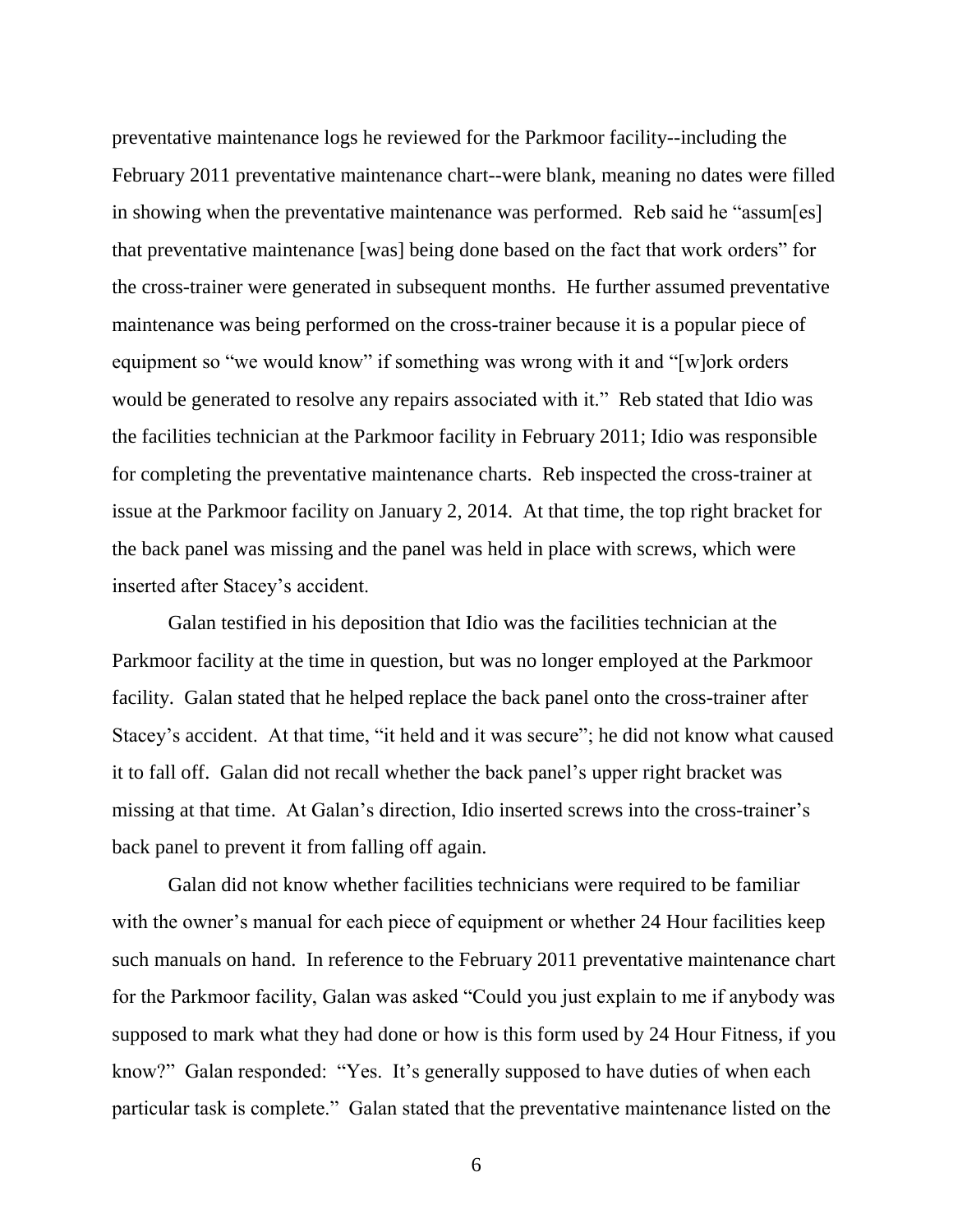February 2011 preventative maintenance chart "should have been done" but he did not know "if it was done."

In their opposition, plaintiffs requested a section 437c, subdivision (h) continuance to depose Idio. In support of that request, plaintiffs submitted the declaration of their attorney, Jayme Burns. Attached to the Burns declaration was a copy of the November 8, 2013 subpoena and e-mail correspondence with Idio. The correspondence indicates Idio e-mailed one of plaintiffs' attorneys on December 21, 2013, indicating he had just learned about the subpoena and inviting the attorney to call him on his cell phone. The attorney responded that the deposition--originally scheduled for December 23, 2013--had been canceled and that he would call Idio on his cell phone. Idio responded "please do contact me with updates so that I may make any arrangements that may be needed." Burns declared that she tried to contact Idio by phone "at least three times to set up his deposition and he has not returned my call."

On reply, 24 Hour contended plaintiffs' experts' opinions lacked foundation because (1) there was no evidence one of the back panel brackets was missing at the time of the accident and (2) the cross-trainer's owner's manual does not require the back panel to be removed weekly. As 24 Hour noted, the owner's manual recommends that nuts, bolts, and cables be checked weekly. The manual specifically recommends inspecting "the cable inside of the cut stack tower." Reb testified that all cables, straps, and moving parts can be inspected without removing the back panel. 24 Hour also submitted deposition testimony from 24 Hour member Gregory Stevens that maintenance staff were "almost always wandering around doing something" at the club. Stevens testified that he thought the maintenance staff did maintenance in addition to repairs "[b]ecause sometimes [he] would just see them trying out a machine for a couple of minutes and maybe they would put a little lubricant or something on it, and that would be it, you know."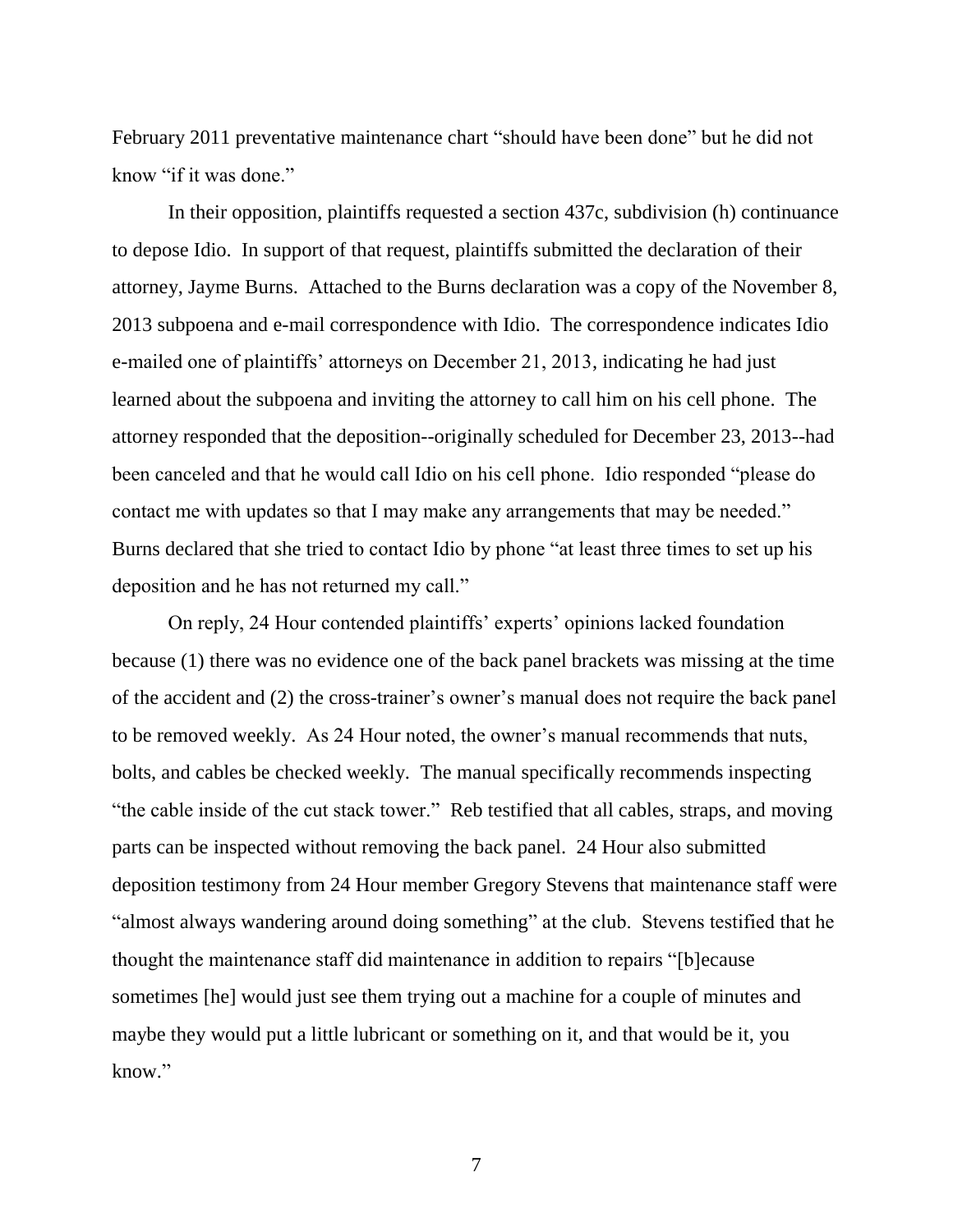A summary judgment hearing was held on January 28, 2014. In an order filed on February 11, 2014, the trial court denied plaintiffs' request for a continuance, reasoning Burns' declaration failed to show good cause given that Idio was identified in a May 2013 discovery response but not subpoenaed until November 2013, after 24 Hour moved for summary judgment. The court granted 24 Hour's motion for summary judgment in the February 11, 2014 order. As to the products liability claim, the court reasoned the primary purpose of the membership agreement was the provision of fitness services and noted that plaintiffs did not dispute 24 Hour was entitled to summary judgment on that claim. The court ruled that the ordinary negligence and premises liability causes of action were barred by the release of liability in the membership agreement. As to gross negligence, the court concluded 24 Hour met its burden to show it was not grossly negligent by establishing "it had a system of preventative and responsive maintenance of its equipment in place at its locations at the time Plaintiff was injured." The court concluded plaintiffs failed to present evidence creating a triable issue as to whether there was gross negligence because failure "to maintain the machines according to some industry standard or as recommended in the owner's manual . . . is a common enough occurrence that no reasonable juror could find it to be such an 'extreme departure from the ordinary standard of conduct' as to constitute gross negligence."

The court entered judgment on March 25, 2014. Plaintiffs timely appealed on May 15, 2014.

#### **II. DISCUSSION**

On appeal, plaintiffs contend there is a triable issue of fact whether 24 Hour was grossly negligent, precluding summary judgment. The parties agree that the release of liability does not bar the gross negligence claim. Plaintiffs also challenge the court's denial of their request for a continuance. They do not appeal as to their products liability, ordinary negligence, and premises liability causes of action.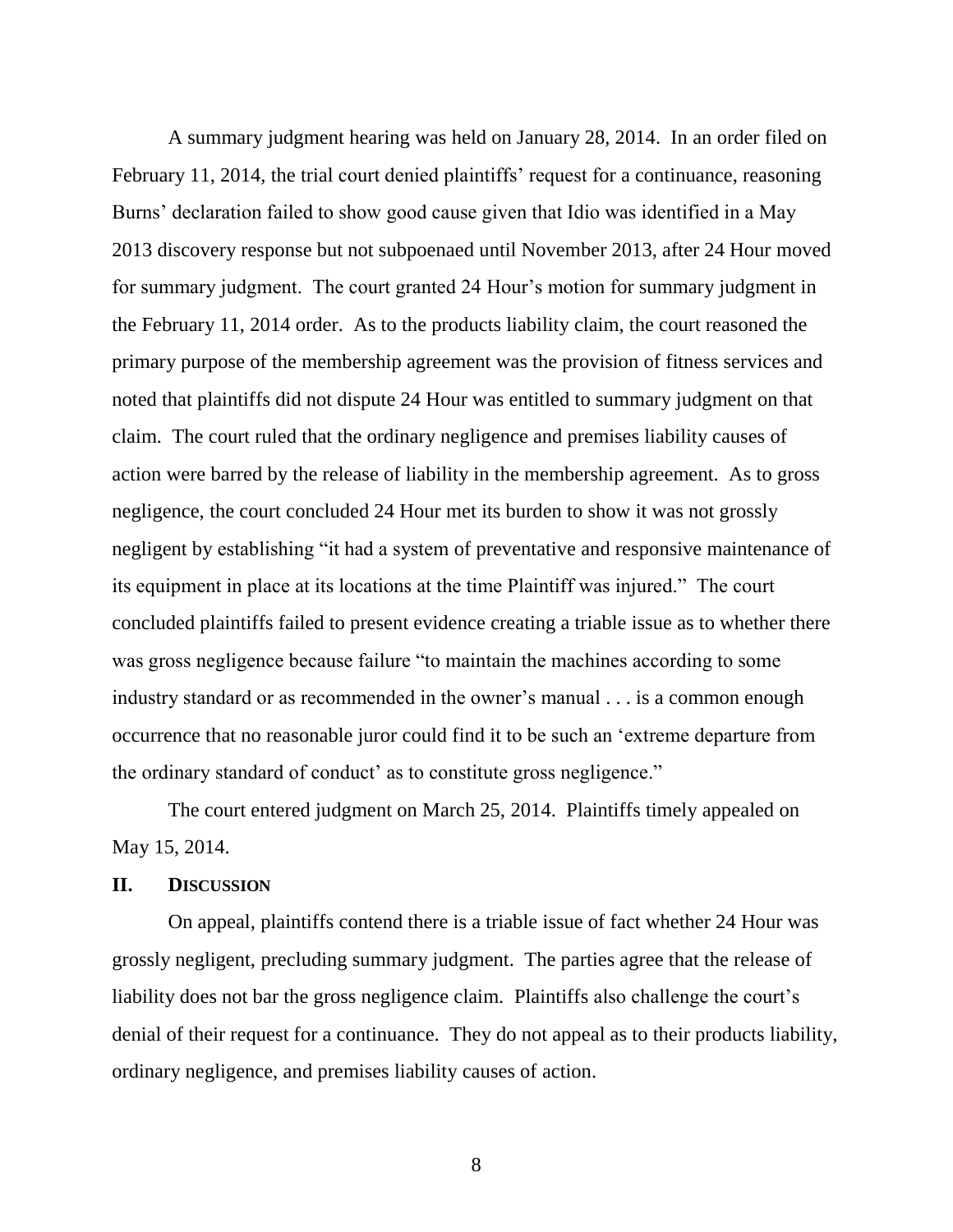#### *A*. *Standard of Review*

A party is entitled to summary judgment only if there is no triable issue of material fact and the party is entitled to judgment as a matter of law. (§ 437c, subd. (c).) A defendant moving for summary judgment must show that one or more elements of the plaintiff's cause of action cannot be established or that there is a complete defense. (*Id*., subd. (p) $(2)$ .) If the defendant meets this burden, the burden shifts to the plaintiff to present evidence creating a triable issue of material fact. (*Ibid*.) A triable issue of fact exists if the evidence would allow a reasonable trier of fact to find the fact in favor of the party opposing summary judgment. (*Aguilar v*. *Atlantic Richfield Co*. (2001) 25 Cal.4th 826, 850.)

We review the trial court's ruling on a summary judgment motion de novo, liberally construe the evidence in favor of the party opposing the motion, and resolve all doubts concerning the evidence in favor of the opponent. (*Miller v*. *Department of Corrections* (2005) 36 Cal.4th 446, 460.) We review the decision whether to grant a continuance under section 437c, subdivision (h), for an abuse of discretion. (*Jade Fashion & Co*., *Inc*. *v*. *Harkham Industries*, *Inc*. (2014) 229 Cal.App.4th 635, 643.)

#### *B*. *Gross Negligence*

"Gross negligence is pleaded by alleging the traditional elements of negligence: duty, breach, causation, and damages. [Citation.] However, to set forth a claim for 'gross negligence' the plaintiff must" also allege conduct by the defendant involving either " " " " want of even scant care" ' " or " ' " an extreme departure from the ordinary standard of conduct." ' " ' " (*Rosencrans v*. *Dover Images*, *Ltd*. (2011) 192 Cal.App.4th 1072, 1082; *City of Santa Barbara v*. *Superior Court* (2007) 41 Cal.4th 747, 754 (*Santa Barbara*) [" 'Gross negligence' long has been defined . . . as either a ' " 'want of even scant care' " ' or ' " ' an extreme departure from the ordinary standard of conduct.' " ' "].) Gross negligence " 'connotes such a lack of care as may be presumed to indicate a passive and indifferent attitude toward results . . . .' " (*Eriksson v*. *Nunnink* (2011) 191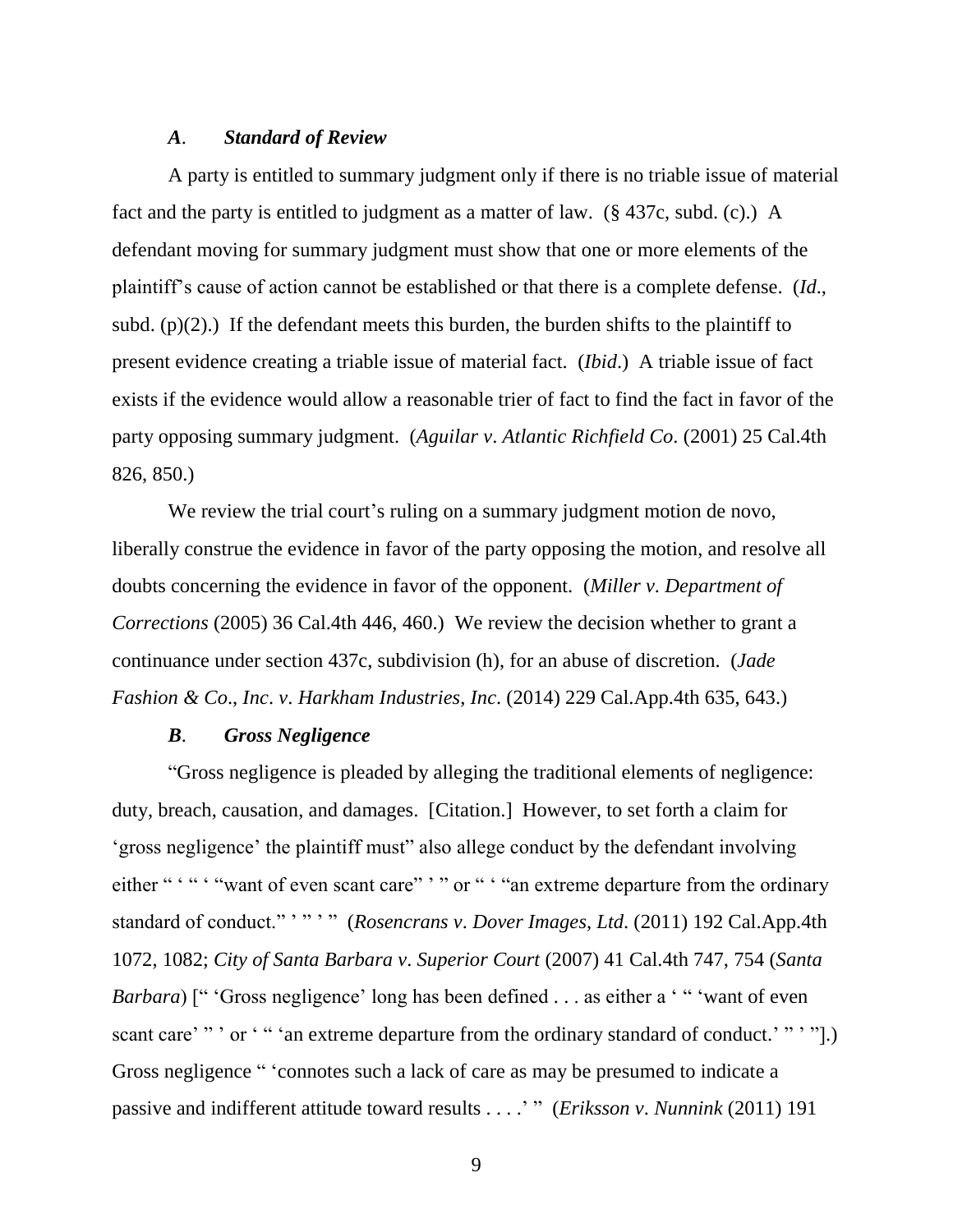Cal.App.4th 826, 857.)

"Generally it is a triable issue of fact whether there has been such a lack of care as to constitute gross negligence [citation] but not always." (*Decker v*. *City of Imperial Beach* (1989) 209 Cal.App.3d 349, 358; accord, *Santa Barbara*, *supra*, 41 Cal.4th at p. 767.) In *Santa Barbara*, our Supreme Court "emphasize[d] the importance of maintaining a distinction between ordinary and gross negligence, and of granting summary judgment on the basis of that distinction in appropriate circumstances." (*Santa Barbara*, *supra*, at p. 767.)

At issue on appeal is whether plaintiffs raised a triable issue of material fact as to whether 24 Hour's conduct constituted gross negligence. For the reasons discussed below, we conclude they did.

Viewed in the light most favorable to the plaintiffs, the evidence shows regular preventative maintenance was not performed at the Parkmoor facility prior to Stacey's accident. Galan and Reb testified the club facilities technician--Mark Idio--should have performed preventative maintenance on each piece of equipment each month. They agreed that the February 2011 preventative maintenance chart for the Parkmoor facility indicated preventative maintenance should have been performed on the cross-trainer during the week of February 7, 2011. Reb testified that the February 2011 preventative maintenance chart was blank, such that he could not say whether the called-for maintenance had been performed. Galan likewise did not know whether the preventative maintenance listed on the February 2011 preventative maintenance chart was completed.

Reb and Galan's testimony was ambiguous as to whether dates or other notations should have been made on the preventative maintenance chart when each preventative maintenance task was completed. $4\,$  In view of the requirement that we resolve evidentiary

 $4$  Galan was asked: "Could you just explain to me if anybody was supposed to mark what they had done or how if this form is used by 24 Hour Fitness, if you know?" (continued)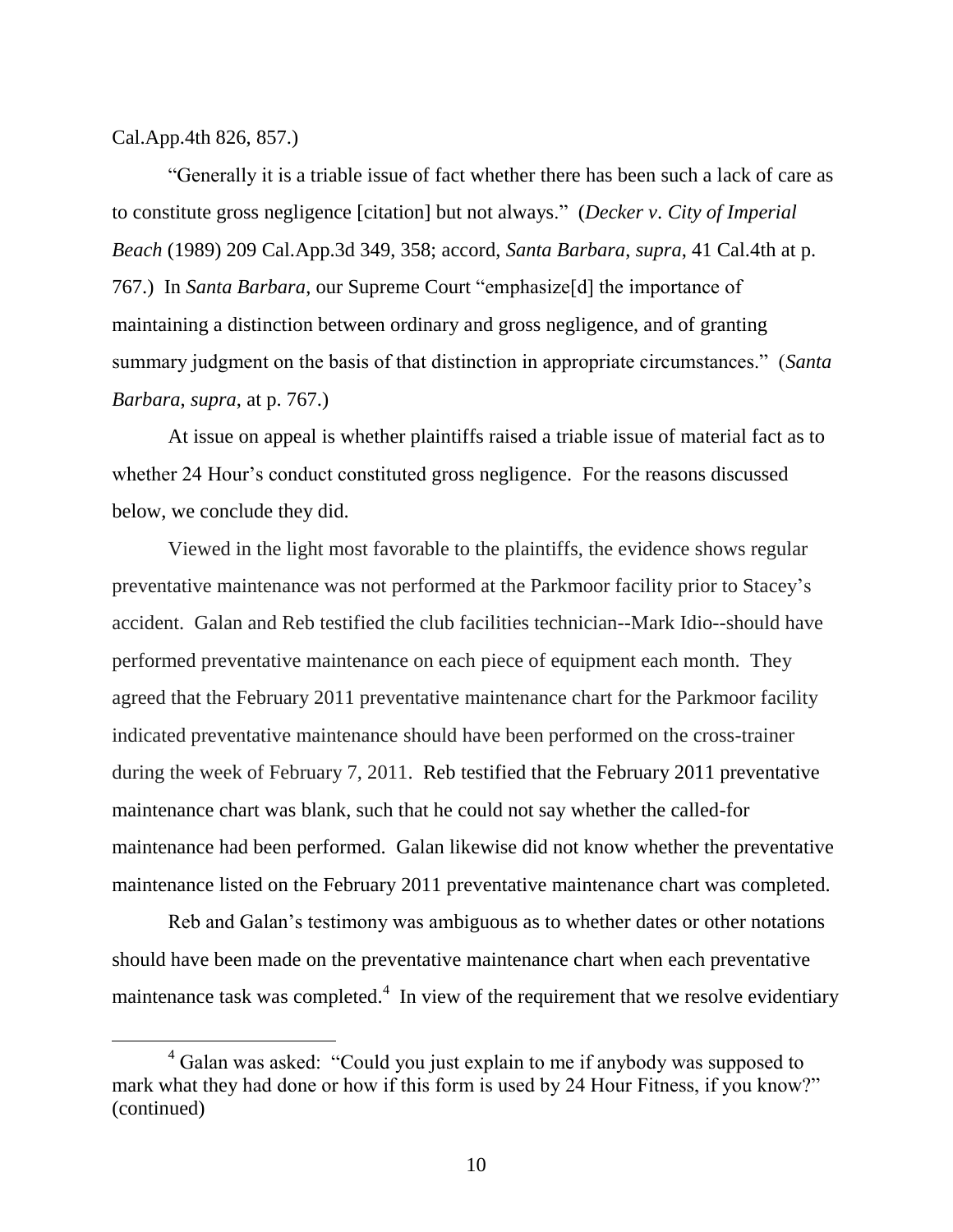ambiguities in plaintiffs' favor (*Elk Hills Power*, *LLC v*. *Board of Equalization* (2013) 57 Cal.4th 593, 606), we conclude that notations should have been made on the preventative maintenance chart to indicate the completion of each task. The absence of such notations supports the inference that no preventative maintenance was performed in February 2011.

Reb testified that all of the preventative maintenance logs he reviewed for the Parkmoor facility were blank. That evidence supports the inference that preventative maintenance consistently was not performed at that facility.<sup>5</sup>

He responded: "Yes. It's generally supposed to have duties of when each particular task is complete."

Reb testified as follows:

"Q. You said you reviewed the monthly preventative maintenance reports in preparation for your deposition, right?

"A. Correct.

"Q. Are the ones you reviewed, are they dated or is there any writing to indicate that that monthly preventative maintenance was performed?

"A. The documents that I reviewed, no.

"Q. Do you know if 24 Hour Fitness maintains those documents to show that that maintenance was performed?

"A. We have a digital documentation system that we maintain. However, in a lot of facilities these documents are printed and handled inside the club manually.

"Q. So the dates that the inspections or maintenance are performed are handwritten in?

"A. In some cases, yes.

"Q. Do you know if that's done in the Parkmoor facility?

"A. At the time of the incident or today?

"Q. How about both. First we'll say at the time of the incident.

"A. At the time of this incident, I would assume yes. Currently, they are handled digitally.

"Q. Do you know if the 24 Hour Fitness at the Parkmoor facility maintains the manual preventative maintenance records somewhere in the facility or anywhere?

"A. I do not."

<sup>5</sup> Accordingly, *Grebing v. 24 Hour Fitness USA*, *Inc*. (2015) 234 Cal.App.4th 631, on which 24 Hour relies, is distinguishable. In *Grebing*, the Second District affirmed a grant of summary judgment in 24 Hour's favor on a claim it acted with gross negligence in maintaining a low row machine. The appellate court reasoned "24 Hour's conduct cannot reasonably be regarded as demonstrating a want of even scant care or an extreme (continued)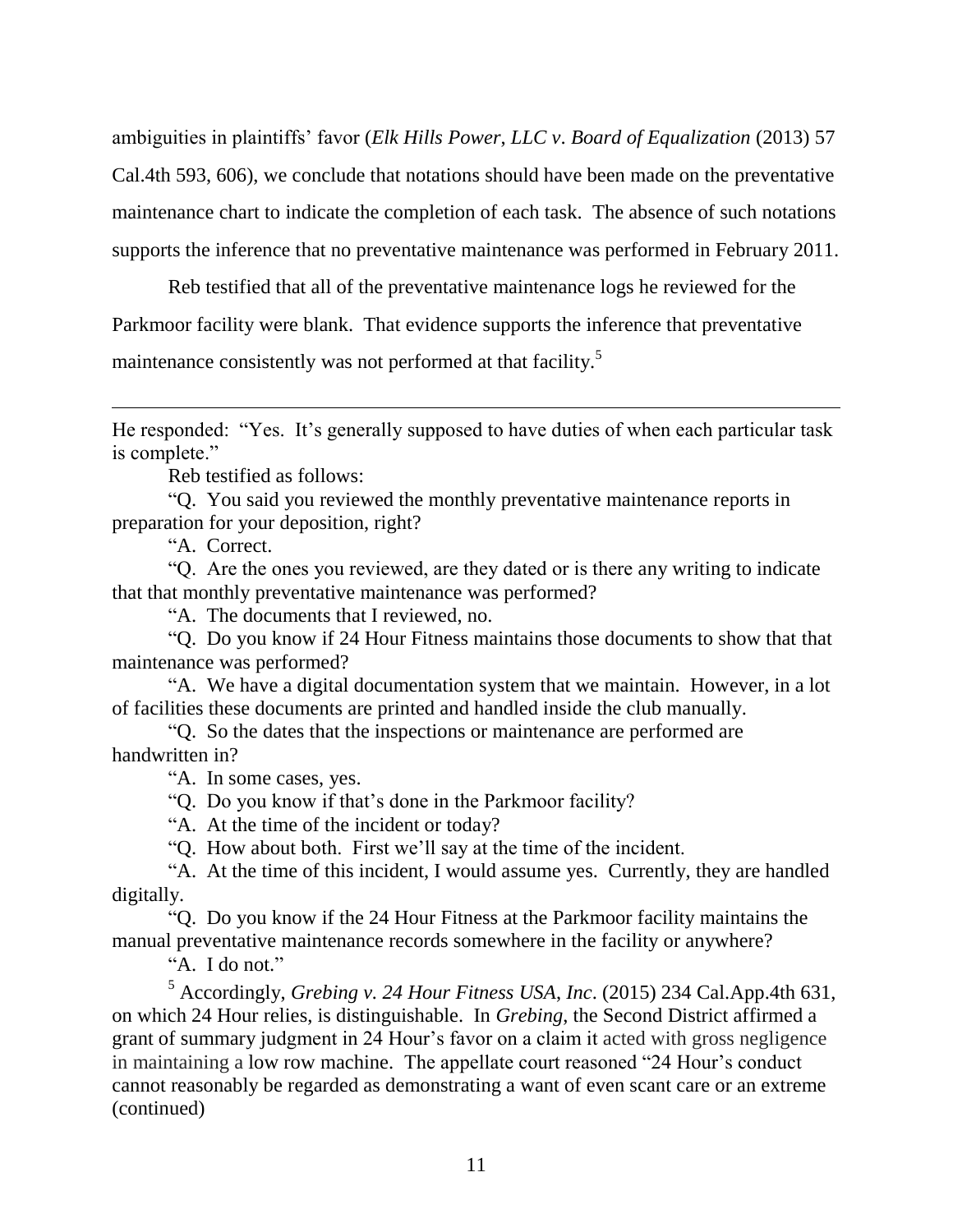Testimony from club-goers that they saw maintenance being performed at the Parkmoor facility does not show that *regular preventative* maintenance was performed. It is undisputed that maintenance staff also was responsible for making as-needed repairs. Such repairs would occur when, for example, club members like Stevens and Horner reported issues to club management. Stevens' testimony that he "th[ought]" the maintenance staff performed maintenance in addition to repairs because he "would just see them trying out a machine for a couple of minutes and maybe they would put a little lubricant or something on it, and that would be it, you know," says nothing about the regularity with which preventative maintenance was performed.

A trier of fact could conclude from the record evidence that 24 Hour failed to perform regular preventative maintenance and, on that basis, that it failed to exercise scant care or demonstrated passivity and indifference toward results. In addition to the question whether 24 Hour performed regular preventative maintenance on the crosstrainer, other triable issues of material fact bearing on the question of gross negligence exist. These include whether one of the brackets designed to hold the cross-trainer's back panel in place was missing when the panel fell on Stacey and whether the cross-trainer owner's manual required that the rear access panel be removed weekly for maintenance. (*Jimenez v. 24 Hour Fitness USA, Inc.* (2015) 237 Cal.App.4th 546 [plaintiffs created a triable issue of fact as to whether failure to comply with fitness equipment owner's manual constituted an extreme departure from the ordinary standard of conduct].) For these reasons, the evidence raises a triable issue of fact as to whether 24 Hour's conduct with respect to preventative maintenance at the Parkmoor facility was grossly negligent.

departure from the ordinary standard of conduct" given "undisputed" evidence "that 24 Hour took several measures to ensure that its exercise equipment and facility were well maintained." *(Id. at p. 639.)* By contrast, here, the evidence suggests 24 Hour did not take such measures.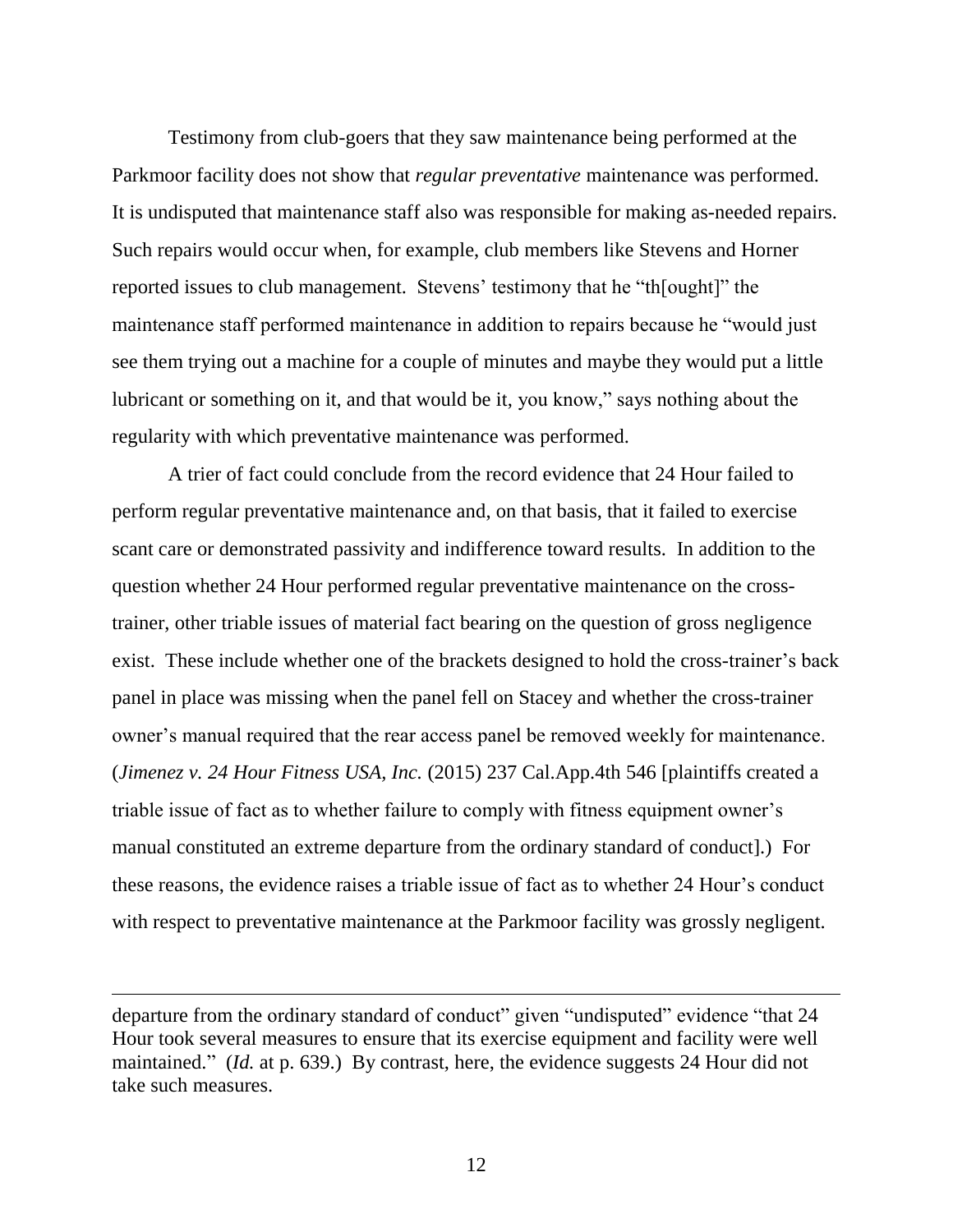#### *C*. *Continuance Request*

Plaintiffs also argue the court erred when it denied their request for a continuance to take Idio's deposition.

Section 437c, subdivision (h) provides: "If it appears from the affidavits submitted in opposition to a motion for summary judgment or summary adjudication or both that facts essential to justify opposition may exist but cannot, for reasons stated, then be presented, the court shall deny the motion, or order a continuance to permit affidavits to be obtained or discovery to be had or may make any other order as may be just. The application to continue the motion to obtain necessary discovery may also be made by ex parte motion at any time on or before the date the opposition response to the motion is due."

We review a court's ruling on a request for a section 437c, subdivision (h) continuance for abuse of discretion. (*Rodriguez v*. *Oto* (2013) 212 Cal.App.4th 1020, 1038.) "Notwithstanding the court's discretion in addressing such continuance requests, 'the interests at stake are too high to sanction the denial of a continuance without good reason.' [Citation.] Thus, '[t]o mitigate summary judgment's harshness, the statute's drafters included a provision making continuances--which are normally a matter within the broad discretion of trial courts--virtually mandated " 'upon a good faith showing by affidavit that a continuance is needed to obtain facts essential to justify opposition to the motion.' " ' " (*Knapp v*. *Doherty* (2004) 123 Cal.App.4th 76, 100-101.)

To make the requisite good faith showing, an opposing party's declaration must show (1) the facts to be obtained are essential to opposing the motion, (2) there is reason to believe such facts may exist, and (3) the reasons why additional time is needed to obtain these facts. (*Lerma v*. *County of Orange* (2004) 120 Cal.App.4th 709, 715 (*Lerma*).) The reason for this "exacting requirement" (*ibid*.) is to prevent "every unprepared party who simply files a declaration stating that unspecified essential facts may exist" (*id*. at pp. 715-716) from using the statute "as a device to get an automatic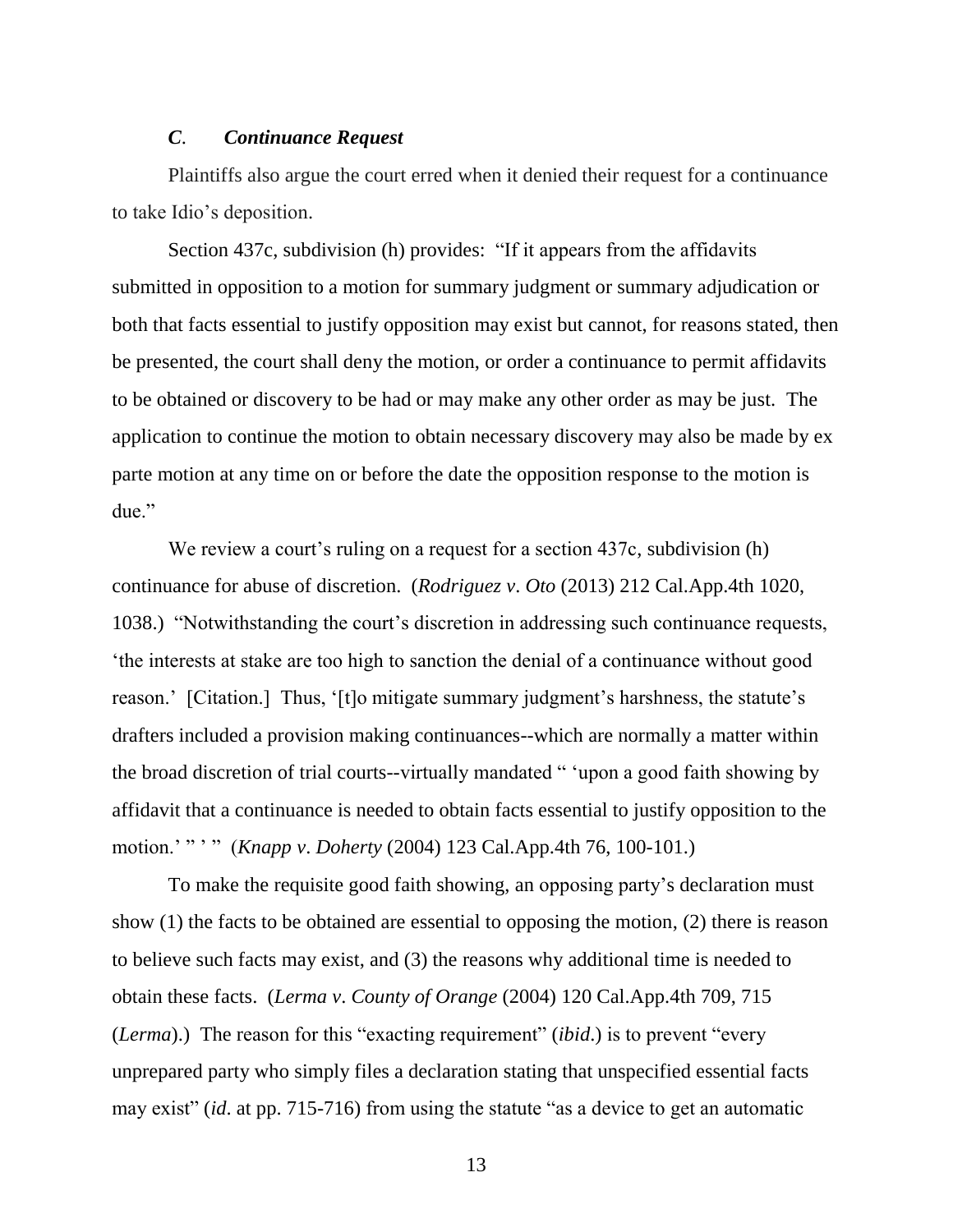continuance." (*Id*. at p. 715.) "The party seeking the continuance must justify the need, by detailing both the particular essential facts that may exist and the specific reasons why they cannot then be presented." (*Id*. at p. 716.)

Here, plaintiffs' attorney declared only that she had tried to contact Idio by phone three times without success and attached copies of the November 2013 subpoena and December 2013 e-mail correspondence with Idio. She did not indicate what facts Idio might provide, nor why they might be essential. Accordingly, we cannot say the declaration satisfied the section 437c, subdivision (h) requirements.

Even absent a sufficient declaration, "the court must determine whether the party requesting the continuance has nonetheless established good cause therefor." (*Lerma*, *supra*, 120 Cal.App.4th at p. 716.) Under the facts of this case, it was an abuse of discretion to deny plaintiffs' request for a continuance to depose Idio. We reach this conclusion for three reasons.

First, the purpose of the declarations required by section 437c, subdivision (h) is to inform the court of outstanding discovery necessary to resist the summary judgment motion. (*Bahl v*. *Bank of America* (2001) 89 Cal.App.4th 389, 397.) Here, the declaration and summary judgment papers together were sufficient to notify the court of the need for Idio's testimony. It was apparent from the summary judgment briefing that Idio likely possesses unique knowledge regarding the primary dispute--whether and how 24 Hour maintained the cross-trainer prior to Stacey's accident. That the purpose of the requisite declaration was otherwise satisfied weighs in favor of granting a continuance despite the absence of an adequate declaration.

Second, in deciding whether to continue a summary judgment to permit additional discovery courts consider various factors, including: (1) how long the case has been pending; (2) how long the requesting party had to oppose the motion; (3) whether the continuance motion could have been made earlier; (4) the proximity of the trial date or the 30-day discovery cut-off before trial; (5) any prior continuances for the same reason;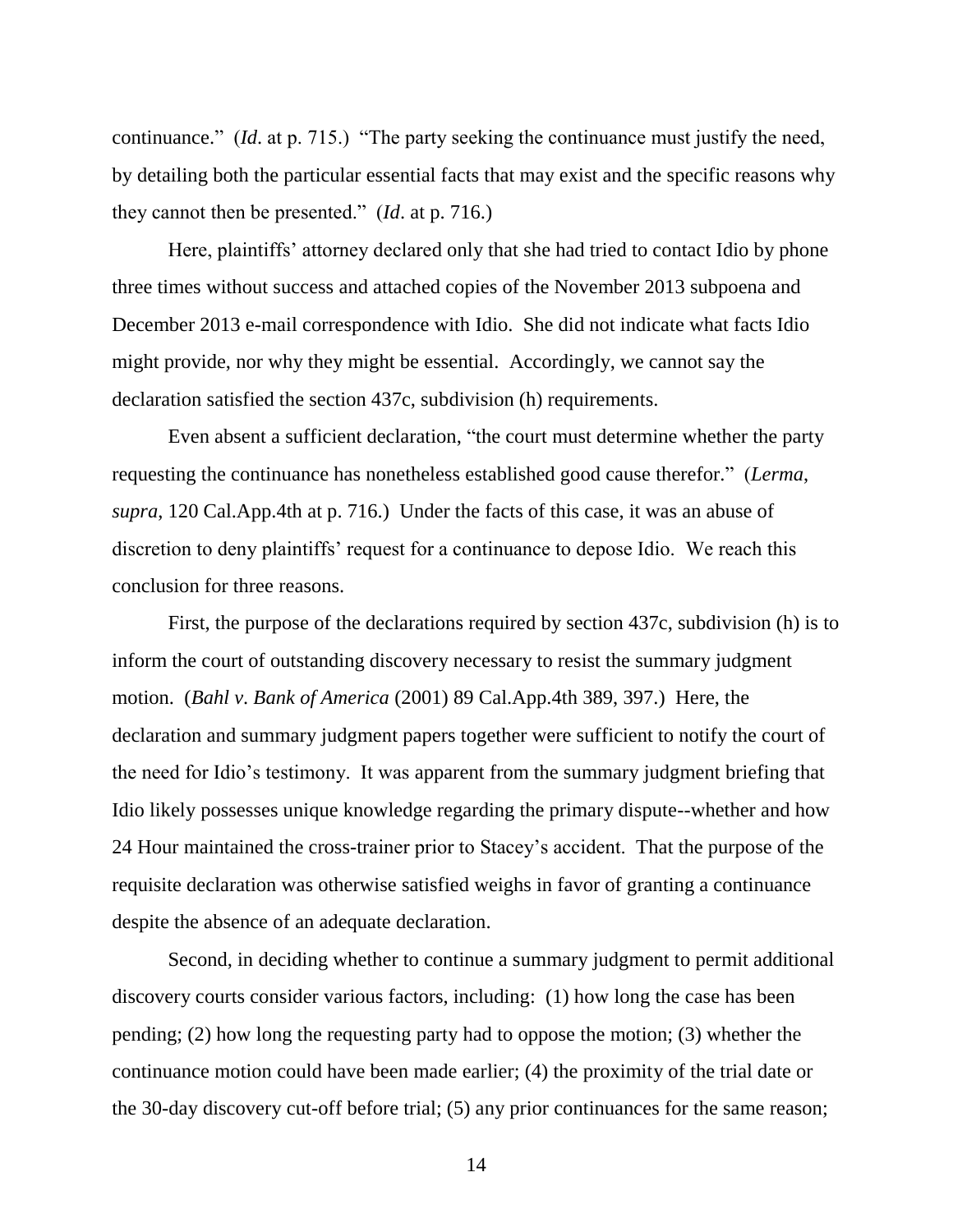and (6) the question whether the evidence sought is truly essential to the motion. (Weil & Brown, Cal. Practice Guide: Civil Procedure Before Trial (The Rutter Group 2012) ¶ 10:208.1, p. 10-90 (rev. #1, 2014).) Most of these factors favor a continuance here. The case had been pending for just over one year. No trial had been set and discovery remained open. No prior continuances had been sought or granted. And, most importantly, Idio's testimony plainly was essential to plaintiffs' opposition.

Third, " '[j]udges are faced with opposing responsibilities when continuances for the hearing of summary judgment motions are sought. On the one hand, they are mandated by the Trial Court Delay Reduction Act (Gov. Code, § 68600 et seq.) to actively assume and maintain control over the pace of litigation. On the other hand, they must abide by the guiding principle of deciding cases on their merits rather than on procedural deficiencies. [Citation.] Such decisions must be made in an atmosphere of substantial justice. When[, as here,] the two policies collide head-on, the strong public policy favoring disposition on the merits outweighs the competing policy favoring judicial efficiency.' " (*Lerma*, *supra*, 120 Cal.App.4th at pp. 717-718.)

The trial court refused to grant a continuance because plaintiffs' request was made after 24 Hour moved for summary judgment. But of course section 437c, subdivision (h) expressly contemplates the filing of continuance requests "at any time on or before the date the opposition response to the motion is due." The request was filed within that timeframe. And while we recognize that the requesting party's lack of diligence is relevant to the inquiry, here the delay in contacting Idio was not entirely caused by plaintiffs. (*Rodriguez v*. *Oto*, *supra*, 212 Cal.App.4th at p. 1038.) As plaintiffs' counsel explained at the summary judgment hearing, it was not until October 2013 that plaintiffs learned 24 Hour could not locate Idio. Prior to that time, 24 Hour had represented that it would produce Idio. Under those circumstances, we cannot say lack of diligence justifies the denial of plaintiffs' request for a continuance.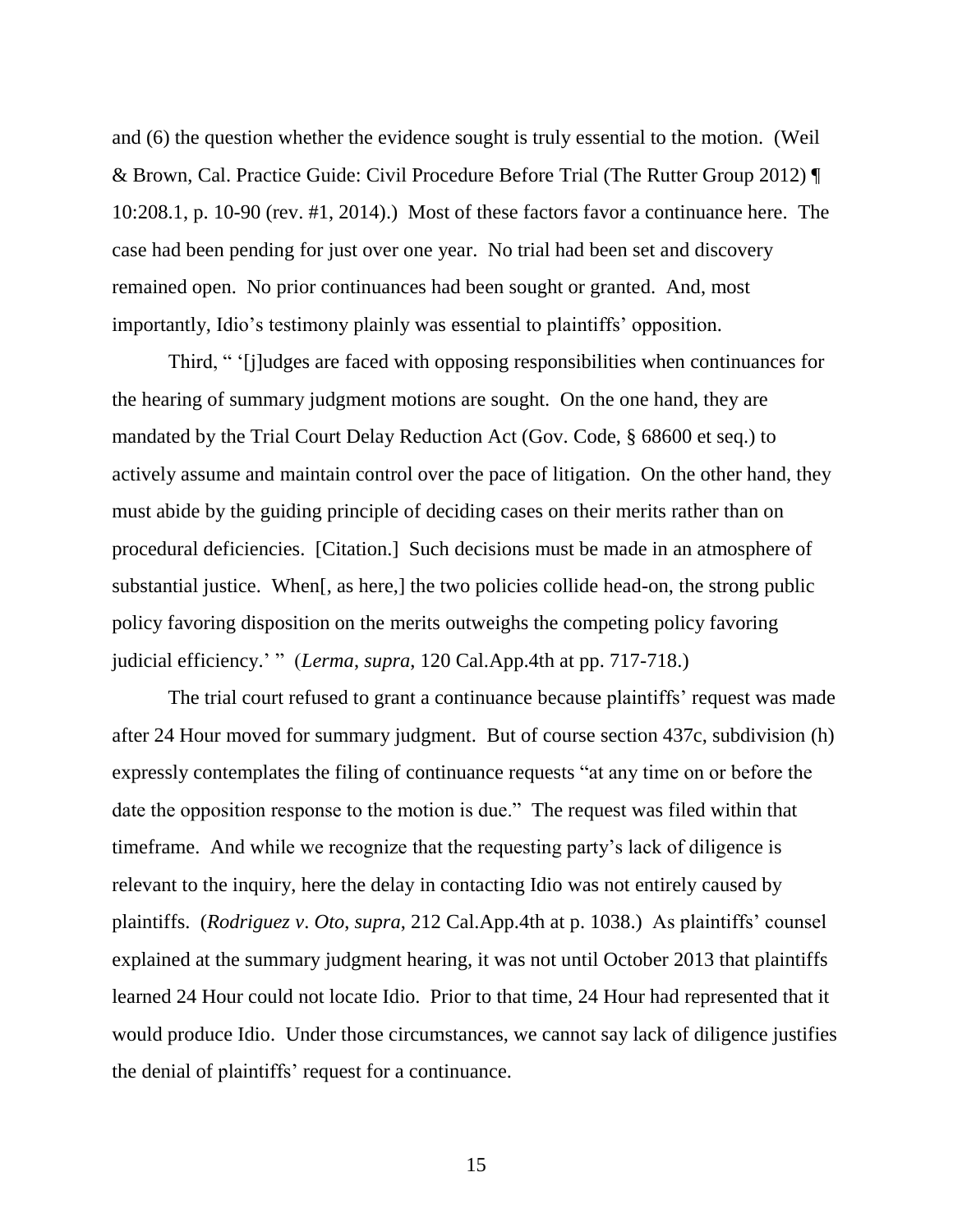## **III. DISPOSITION**

The judgment is reversed. On remand, the trial court should grant plaintiffs' request for a continuance to take Mark Idio's deposition. Plaintiffs shall recover their costs on appeal.

Walsh, J.\*

WE CONCUR:

Rushing, P.J.

Elia, J.

<sup>\*</sup> Judge of the Santa Clara County Superior Court assigned by the Chief Justice pursuant to article VI, section 6 of the California Constitution.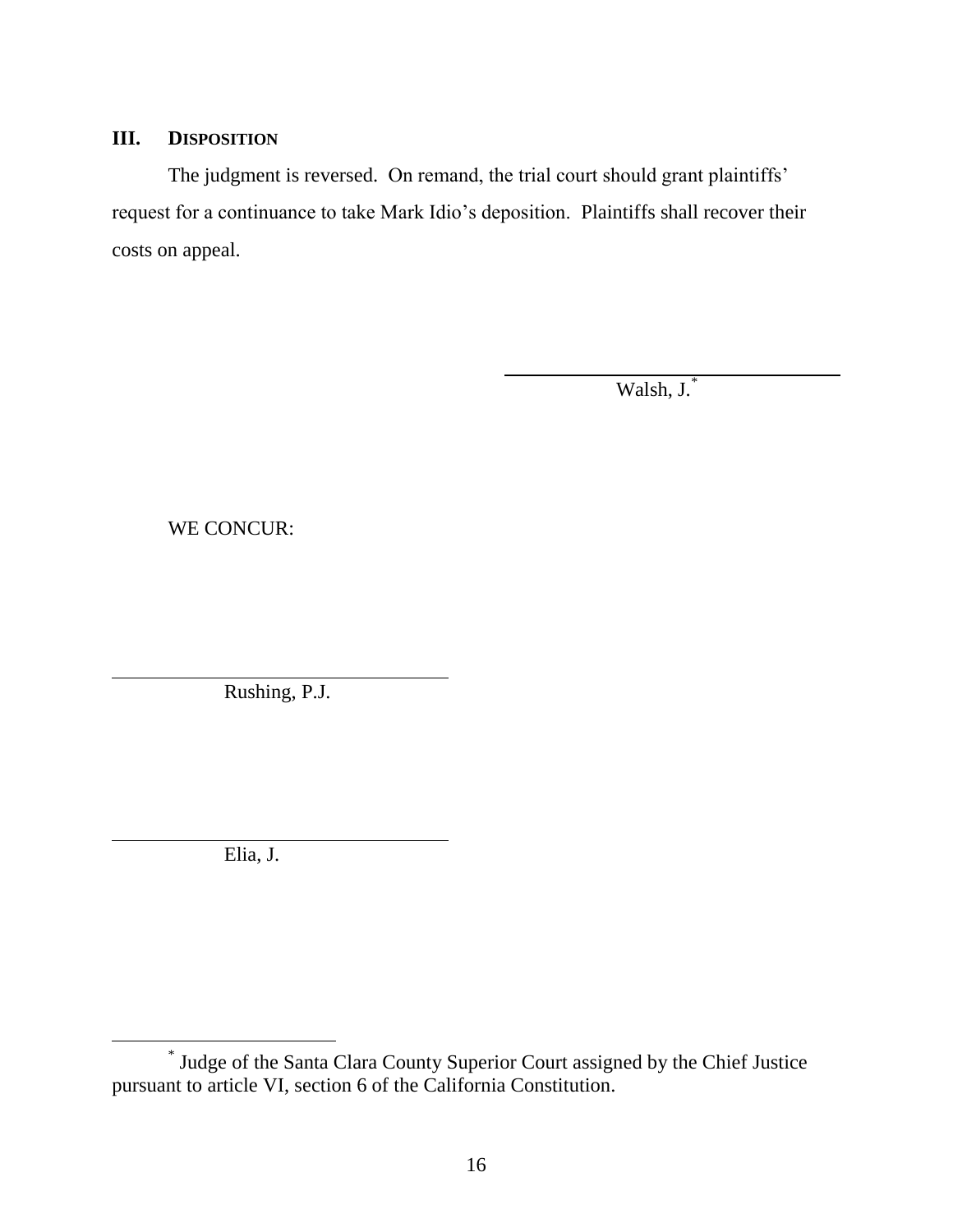| <b>Trial Court:</b>                | Santa Clara County Superior Court<br>Superior Court No. 112CV236937 |
|------------------------------------|---------------------------------------------------------------------|
| Trial Judge:                       | Hon. William J. Elfving                                             |
| Counsel for Plaintiffs/Appellants: | Gwilliam, Ivary, Chiosso, Cavalli &                                 |
| <b>Stacey Chavez</b>               | <b>Brewer</b>                                                       |
| <b>Ruben Chavez</b>                | Steven R. Cavalli                                                   |
|                                    | Jayme L. Walker                                                     |
|                                    |                                                                     |
| Counsel for Defendant/Respondent:  | Prindle, Amaro, Goetz, Hillyard, Barnes                             |
| 24 Hour Fitness USA, Inc.          | & Reinholtz                                                         |
|                                    | Jack C. Nick                                                        |
|                                    | Robert R. Willis                                                    |

Chavez et al. v. 24 Hour Fitness USA, Inc.